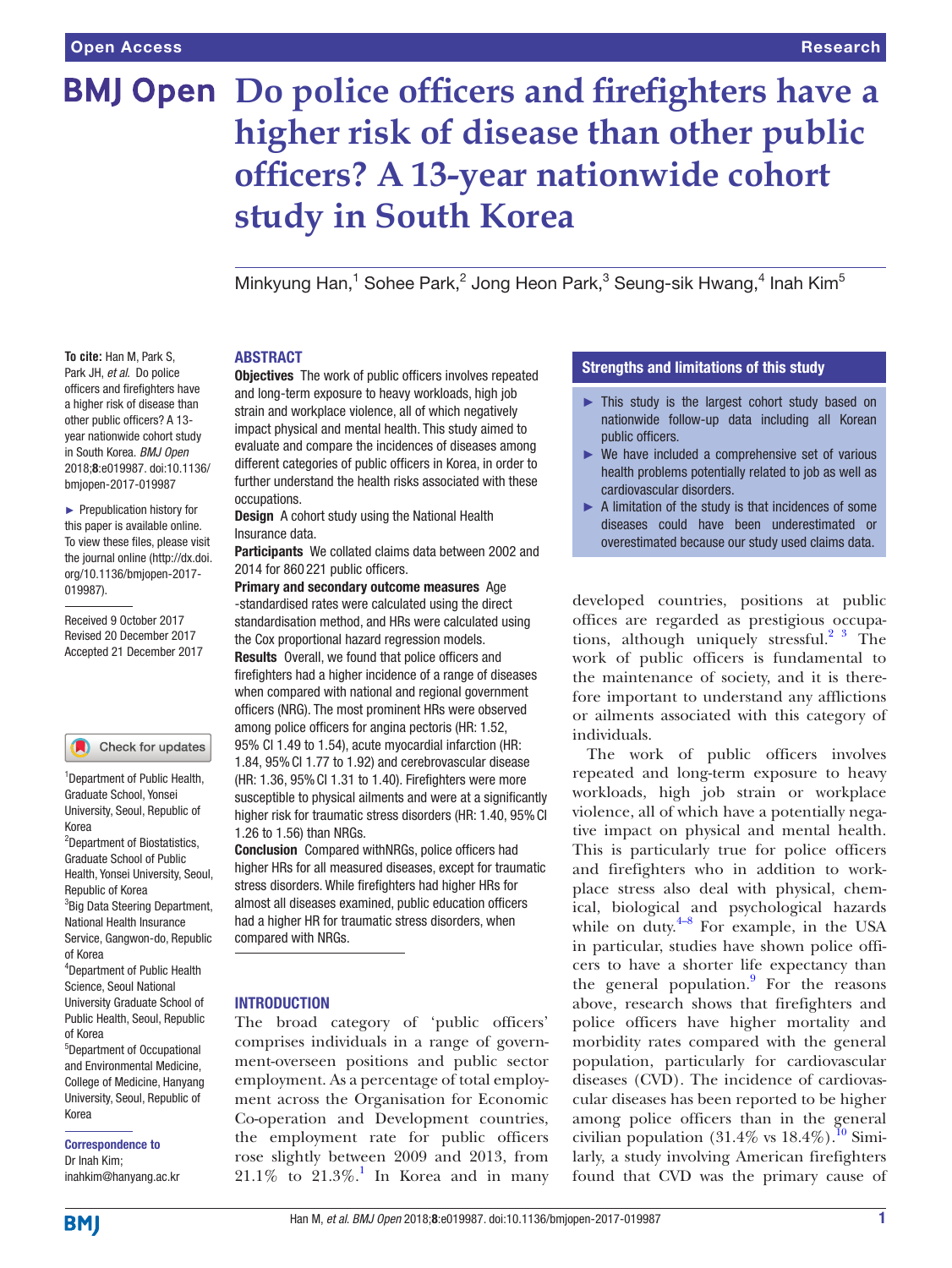death in the line of duty, accounting for approximately 45% of the on-duty fatalities.<sup>11</sup>

Considerable research on the health of public officers has been conducted in many Western countries, focusing mainly on cardiovascular diseases, chronic diseases and mental disorders. However, comparable research in Asian countries is scarce. Using a large, nationwide dataset based on insurance claims, this study aimed to evaluate the differences in the incidence rates of specific diseases among different categories of public officers in Korea, in order to develop an understanding of health risks associated with these occupations.

### SUBJECTS AND METHODS Data source

The study population consisted of public officers, including police officers, firefighters, public educational officers (PEOs), and national and regional government officers (NRGs), with claims data between 2002 and 2014, which were collected from the National Health Insurance Service (NHIS) using their customised database service.

The Korean National Health Insurance programme covers almost 100% of the Korean population and the database contains information on demographic characteristics, hospital admissions, ambulatory care, principal diagnosis, comorbidities (using the International Classification of Disease's, 10th revision (ICD-10)), procedures and prescriptions regarding all inpatients and outpatients. The date of death was ascertained from death certificates collected from the Korean National Statistical Office. Patients who were alive on 31 December 2014 or after were not considered deceased for the purpose of this study.

#### Study subjects and identification

We identified 860221 public officers as the study population based on occupation codes. We then collected all patient claims data between 2002 and 2014, and dates of death, through the NHIS customised database service. We defined each disease based on its ICD-10 and procedure codes. We identified patients with alcoholic liver disease (ICD-10 K70), peptic ulcer (K25–K28), dyslipidaemia (E78 with prescription), diabetes mellitus (DM) (E10–E14 with prescription), type 2 DM (E11), hypertension (I10–I15 or I30 with prescription), angina pectoris (I20), acute myocardial infarction (I21), cerebrovascular diseases (I63), admission due to injury (S00-T98 and document code of 'hospital admission'), lower back pain (M543–M545 and document code of 'hospital admission'), lumbar disc herniation (M51), soft tissue diseases in shoulder region (M75), mental illness (F00–F99), mood disorders (F30–F39), sleep disorders (G47 or F51) and traumatic stress disorders (F43.0–F43.1). In order to designate new cases of diseases (incidence), we used a 1-year washout period between 1 January 2002 and 31 December 2002.

#### Statistical analysis

The demographic characteristics of the study subjects were expressed as means and SD for continuous variables, or as percentages for categorical variables. Age-standardised rates (ASRs) were calculated by the direct standardisation method, using the person-years of NRG officers as the standard population. We calculated person-years as the time after the 1-year washout period, 1 January 2003 to the end of observation or death. In order to calculate personyears by age group (10-year intervals), we divided each individual's person-years by age group and then summed up all person-years for each respective age group.

We calculated HRs using the Cox proportional hazards regression models with adjustments for age and sex. All analyses were performed using the SAS Enterprise Guide V.9.4 (SAS Institute, Cary, NC, USA). The results were considered statistically significant when the P value was less than 0.05.

### **RESULTS**

#### Study population

A total of 860221 public officers were included in this study and were followed up for a total of 10 017 374 person-years. The overall mean length of follow-up was 11.6 years, and the mean age was 39.55±9.06 years. The total proportion of male to female public officers was 63.7% to 36.3%, respectively. The proportions of different public officers were as follows: police officers, 10.8% (1073 302 person-years); firefighters, 2.7% (272 189 person-years); PEOs, 39.4% (3973 058 person-years); and NRG officers, 47.1% (4698 825 person-years) [\(table](#page-1-0) 1).

### Incidence rate

ASRs broken down by sex and public officer type are shown in [table](#page-2-0) 2. Among men with the alcoholic liver disease, NRG officers showed the highest ASR for incidence with 1180.0 cases per 100000 person-years, followed by police officers (1177.1), PEOs (1060.1) and firefighters (857.8). Among women with the alcoholic liver disease, firefighters showed the highest ASR with 164.9 cases per

<span id="page-1-0"></span>

| Table 1<br>Characteristics of public officers |                     |             |  |  |  |
|-----------------------------------------------|---------------------|-------------|--|--|--|
| <b>Characteristics</b>                        | <b>All officers</b> | Person-year |  |  |  |
| Total, $n$ $(\%)$                             | 860221              | 10 017 374  |  |  |  |
| Men                                           | 547808 (63.7)       | 6315 940    |  |  |  |
| Women                                         | 312413 (36.3)       | 3701 434    |  |  |  |
| Age, mean±SD, years                           | $39.55 + 9.06$      | 10 017 374  |  |  |  |
| Type of public officers, n (%)                |                     |             |  |  |  |
| Police officer                                | 92545 (10.8)        | 1073 302    |  |  |  |
| Firefighter                                   | 23356 (2.7)         | 272189      |  |  |  |
| Public educational<br>officer                 | 338857 (39.4)       | 3973 058    |  |  |  |
| National and regional<br>government officer   | 405463 (47.1)       | 4698 825    |  |  |  |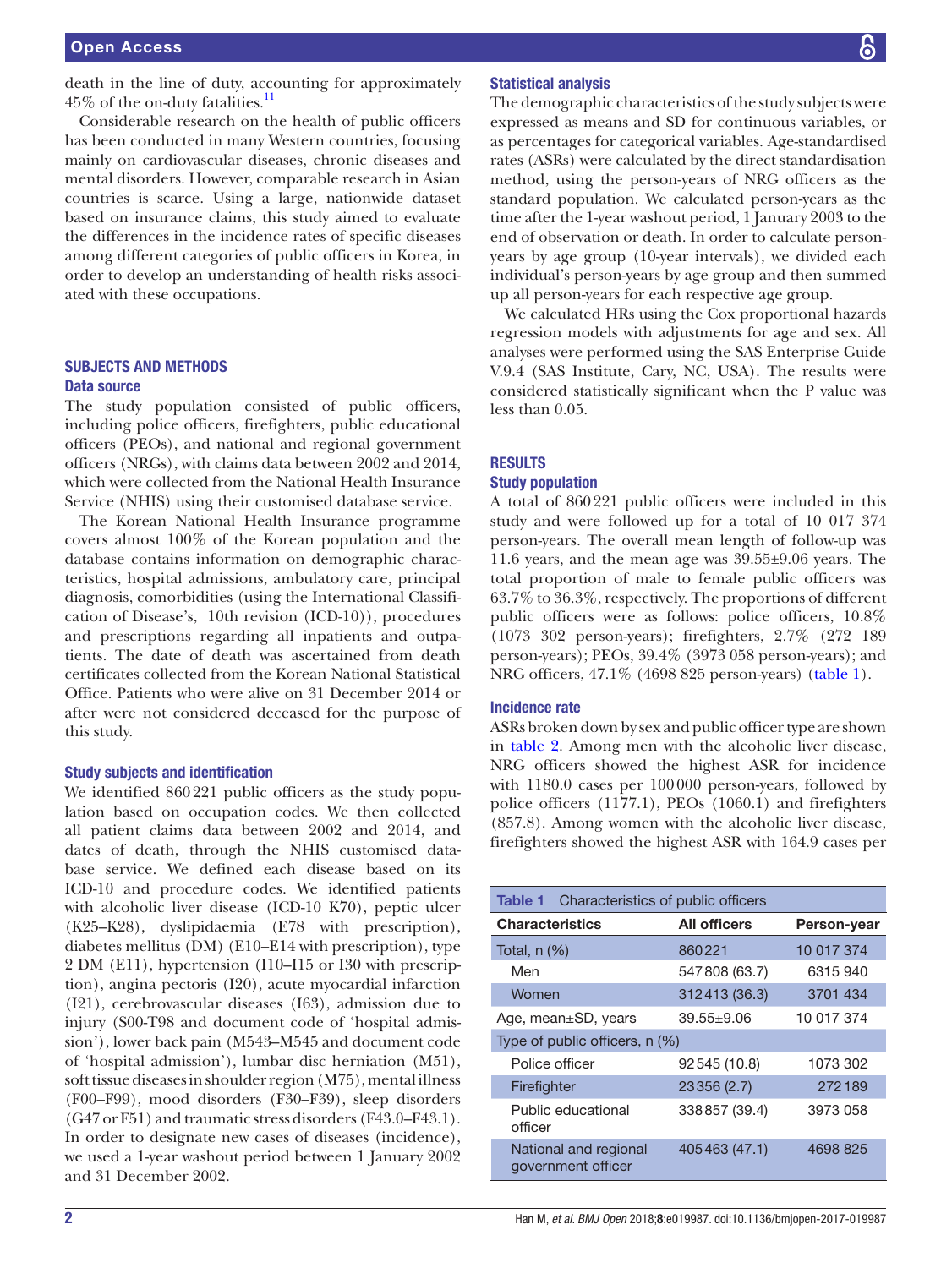<span id="page-2-0"></span>

| Age-standardised cause-specific incidence rate by public officers<br>Table 2 |                               |                 |        |            |                                 |               |             |            |            |            |
|------------------------------------------------------------------------------|-------------------------------|-----------------|--------|------------|---------------------------------|---------------|-------------|------------|------------|------------|
|                                                                              | Men (per 100000 person-years) |                 |        |            | Women (per 100000 person-years) |               |             |            |            |            |
|                                                                              | <b>Police</b>                 | Firefighter PEO |        | <b>NRG</b> | <b>IRD</b>                      | <b>Police</b> | Firefighter | <b>PEO</b> | <b>NRG</b> | <b>IRD</b> |
| Alcoholic liver<br>disease                                                   | 1177.1                        | 857.8           | 1060.1 | 1180.8     | $-3.7$                          | 161.5         | 164.9       | 141.7      | 163.9      | $-2.4$     |
| Peptic ulcer                                                                 | 5166.8                        | 4869.6          | 5245.8 | 5090.6     | 76.2                            | 4598.4        | 4852.4      | 4804.4     | 4847.5     | $-249.1$   |
| Dyslipidaemia                                                                | 2673.1                        | 1955.5          | 2207.8 | 2358.9     | 314.2                           | 1115.1        | 1087.6      | 995.3      | 1030.1     | 85.0       |
| <b>Diabetes</b><br>mellitus                                                  | 915.2                         | 699.4           | 821.2  | 942.0      | $-26.8$                         | 237.3         | 254.9       | 171.0      | 233.9      | 3.4        |
| Type 2 diabetes<br>mellitus                                                  | 918.5                         | 703.0           | 822.5  | 943.2      | $-24.7$                         | 238.1         | 254.9       | 170.2      | 233.1      | 5.0        |
| Hypertension                                                                 | 2329.6                        | 1924.2          | 2401.6 | 2457.8     | $-128.2$                        | 875.0         | 742.0       | 753.8      | 846.8      | 28.2       |
| Angina pectoris                                                              | 1648.3                        | 1186.5          | 1251.5 | 1256.7     | 391.6                           | 673.5         | 668.5       | 549.1      | 557.0      | 116.5      |
| Acute<br>myocardial<br>infarction                                            | 342.2                         | 216.8           | 200.6  | 208.1      | 134.1                           | 87.6          | 98.9        | 63.8       | 70.7       | 16.9       |
| Cerebrovascular<br>diseases                                                  | 530.5                         | 431.4           | 477.8  | 496.7      | 33.8                            | 239.3         | 209.5       | 184.3      | 213.1      | 26.2       |
| Admission due<br>to injury                                                   | 1714.2                        | 1854.2          | 1322.7 | 1323.3     | 390.9                           | 1008.9        | 1508.6      | 743.8      | 854.1      | 154.8      |
| Lower back<br>pain                                                           | 377.3                         | 383.4           | 248.4  | 249.4      | 127.9                           | 322.6         | 446.6       | 215.7      | 250.0      | 72.6       |
| Lumbar disc<br>herniation                                                    | 2358.1                        | 2552.2          | 2208.6 | 2111.6     | 246.5                           | 2113.3        | 2662.5      | 1970.3     | 1986.8     | 126.5      |
| Soft tissue<br>diseases in<br>shoulder region*                               | 3061.6                        | 2987.1          | 2928.5 | 2724.8     | 336.8                           | 2250.8        | 2761.2      | 2201.7     | 2263.3     | $-12.5$    |
| Mental illness                                                               | 3569.1                        | 3543.4          | 3627.4 | 3571.8     | $-2.7$                          | 3648.5        | 3860.0      | 3883.7     | 3828.7     | $-180.2$   |
| Mood disorder                                                                | 1273.3                        | 1339.2          | 1215.6 | 1262.0     | 11.3                            | 1378.6        | 1618.9      | 1375.2     | 1390.8     | $-12.2$    |
| Sleep disorder                                                               | 1362.5                        | 1328.0          | 1285.8 | 1350.0     | 12.5                            | 1312.1        | 1540.7      | 1275.3     | 1319.5     | $-7.4$     |
| <b>Traumatic stress</b><br>disorder                                          | 95.1                          | 132.6           | 98.6   | 98.5       | $-3.4$                          | 141.6         | 244.3       | 169.6      | 140.0      | 1.6        |

\*Shoulder disease including adhesive capsulitis of shoulder, rotator cuff syndrome, bicipital tendinitis, calcific tendinitis of shoulder, impingement syndrome of shoulder, bursitis of shoulder and so on.

IRD, incidence rate difference between police and national or regional government officer; NRG, national and regional government officer; PEO, public educational officer.

100000 person-years. Among men with peptic ulcers, the highest ASR was for PEOs (5245.8), followed by police officers (5166.8); among women with peptic ulcers, firefighters showed the highest ASR (4852.4), followed by NRG officers (4847.5).

The highest incidence of dyslipidaemia in both sexes was found among police officers (men: 2673.1, women: 1115.1), while the lowest incidence was seen in firefighters among men (1955.5) and PEOs among women (995.3). Among men, the incidence rates for DM and type 2 DM were highest among NRGs (942.0 and 943.2, respectively), followed by police officers. Among women, DM and type 2 DM rates were highest among firefighters, followed by police officers. Hypertension rates in men were highest among NRGs (2457.8) and lowest among firefighters (1924.2), while in women they were highest among police officers (875.0) and lowest among firefighters (742.0).

For both sexes, angina pectoris and cerebrovascular diseases were highest among police officers. Acute myocardial infarction in men was highest among police officers, followed by firefighters, while in women the highest rates were observed among firefighters, followed by police officers. Admission due to injury, lower back pain and lumbar disc herniation were highest among firefighters for both sexes, followed by police officers (both sexes). For both sexes, PEOs had the highest rate of mental illness. Finally, for both sexes, firefighters and PEOs had the highest rates of traumatic stress disorders, while firefighters and police officers had the highest rates of mood and sleep disorders.

# Differences in HRs for incident diseases by public officer type

To investigate the difference in HRs for each incident disease by the type of public officer, we conducted a survival analysis using a Cox proportional model adjusted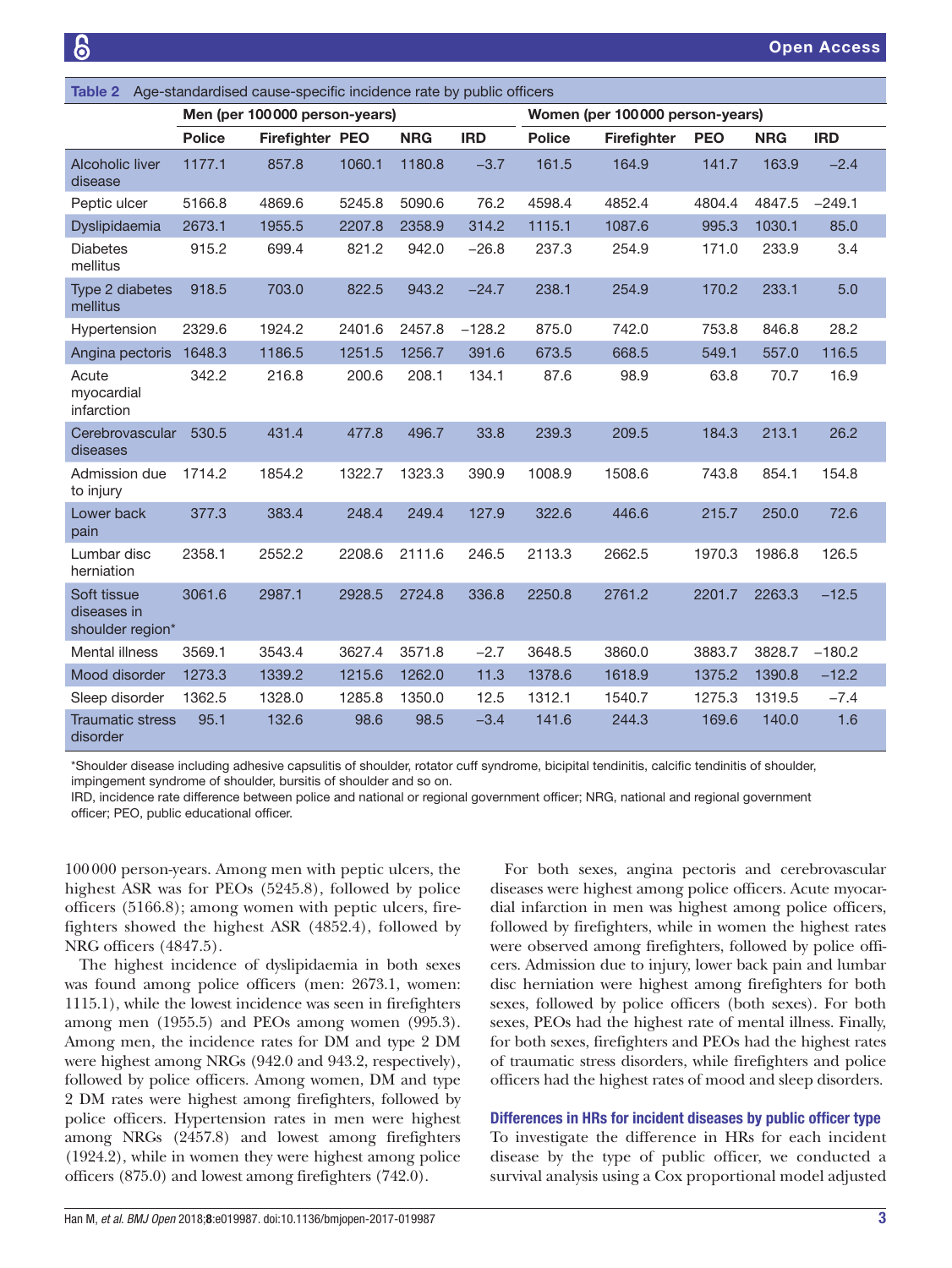<span id="page-3-0"></span>

|  |  |  | Table 3 Differences in HRs for incident diseases by public officer type |  |
|--|--|--|-------------------------------------------------------------------------|--|
|--|--|--|-------------------------------------------------------------------------|--|

|                                         | <b>HR (95% CI)</b> |                                |                                |                                |
|-----------------------------------------|--------------------|--------------------------------|--------------------------------|--------------------------------|
|                                         | <b>NRG</b>         | <b>Police</b>                  | <b>Firefighter</b>             | <b>PEO</b>                     |
| Alcoholic liver disease                 | $1$ (ref.)         | 1.10 $(1.07 \text{ to } 1.12)$ | 0.80 (0.76 to 0.83)            | $0.82$ (0.81 to 0.83)          |
| Peptic ulcer                            | $1$ (ref.)         | 1.19 (1.18 to 1.20)            | 1.13 (1.11 to 1.15)            | 0.97 (0.96 to 0.98)            |
| Dyslipidaemia                           | $1$ (ref.)         | 1.25 (1.23 to 1.27)            | 0.89 (0.86 to 0.92)            | $0.89$ (0.88 to 0.90)          |
| Diabetes mellitus                       | $1$ (ref.)         | 1.05 (1.02 to 1.08)            | 0.73 (0.69 to 0.77)            | 0.77 (0.75 to 0.78)            |
| Type 2 diabetes mellitus                | $1$ (ref.)         | 1.05 (1.03 to 1.07)            | $0.85$ (0.82 to 0.88)          | 0.85 (0.85 to 0.86)            |
| Hypertension                            | $1$ (ref.)         | 1.05 (1.03 to 1.07)            | 0.85 (0.82 to 0.88)            | 0.85 (0.85 to 0.86)            |
| Angina pectoris                         | $1$ (ref.)         | 1.52 (1.49 to 1.54)            | 1.06 $(1.02 \text{ to } 1.10)$ | $0.93$ (0.92 to 0.94)          |
| Acute myocardial infarction             | $1$ (ref.)         | 1.84 (1.77 to 1.92)            | 1.21 (1.10 to 1.32)            | 0.89 (0.86 to 0.92)            |
| Cerebrovascular diseases                | $1$ (ref.)         | 1.36 (1.31 to 1.40)            | 0.97 (0.90 to 1.04)            | 0.87 (0.85 to 0.89)            |
| Admission due to injury                 | $1$ (ref.)         | 1.41 (1.39 to 1.43)            | 1.58 (1.53 to 1.63)            | 0.95 (0.93 to 0.96)            |
| Lower back pain                         | $1$ (ref.)         | 1.47 (1.41 to 1.52)            | 1.52 (1.43 to 1.63)            | 0.96 (0.93 to 0.99)            |
| Lumbar disc herniation                  | $1$ (ref.)         | 1.20 (1.18 to 1.22)            | 1.43 (1.39 to 1.46)            | 1.00 (0.99 to 1.01)            |
| Soft tissue diseases in shoulder region | $1$ (ref.)         | 1.20 (1.18 to 1.21)            | 1.26 (1.24 to 1.29)            | 1.00 (0.99 to 1.01)            |
| Mental illness                          | $1$ (ref.)         | 1.07 (1.06 to 1.09)            | 1.11 (1.08 to 1.13)            | 0.98 (0.98 to 0.99)            |
| Mood disorder                           | $1$ (ref.)         | 1.03 (1.01 to 1.05)            | 1.12 $(1.08 \text{ to } 1.16)$ | 0.96 (0.95 to 0.97)            |
| Sleep disorder                          | $1$ (ref.)         | 1.06 (1.04 to 1.08)            | 1.04 (1.01 to 1.08)            | 0.94 (0.92 to 0.95)            |
| Traumatic stress disorder               | $1$ (ref.)         | 1.00 (0.93 to 1.07)            | 1.40 (1.26 to 1.56)            | 1.11 $(1.07 \text{ to } 1.15)$ |

All models adjusted for age and sex.

NRG, national and regional government officer; PEO, public educational officer; ref, reference.

for age and sex. The results of this analysis are shown in [table](#page-3-0) 3.

The following results were statistically significant: police officers (HR: 1.25, 95% CI 1.23 to 1.27) had a greater risk of dyslipidaemia compared with NRGs; police officers (HR: 1.19, 95%CI 1.18 to 1.20) and firefighters (HR: 1.13, 95%CI 1.11 to 1.15) had a greater risk of peptic ulcer compared with NRGs, while PEOs (HR: 0.97, 95%CI 0.96 to 0.98) had a lower risk. Compared with NRGs, police officers and firefighters had a greater risk of angina pectoris and acute myocardial infarction (police officer HR: 1.52, 95%CI 1.49 to 1.54; HR: 1.84, 95%CI 1.77 to 1.92 and firefighter HR: 1.06, 95%CI 1.02 to 1.10; HR: 1.21, 95%CI 1.10 to 1.32). For cerebrovascular diseases, police officers had a higher HR compared with NRGs, while firefighters and PEOs had lower HRs relative to NRGs. Both firefighters and police officers had a greater risk of admission due to injury, lower back pain, lumbar disc herniation and soft disease in the shoulder region relative to NRGs, with firefighters having the highest HRs for all these conditions. Finally, both firefighters and police officers had a higher risk of mental illnesses, mood disorders and sleep disorders compared with NRGs, while PEOs had a lower risk of incidence.

## **DISCUSSION**

This is the first Korean population-based analysis of disease incidence among public officers using nationwide data and is based on one of the largest cohorts used for this type of study to date. Overall, we found that police

officers and firefighters had higher incidences of a range of diseases compared with NRGs. Police officers also had higher HRs for all measured diseases, except for traumatic stress disorders, when compared with NRGs. Similarly, when compared with NRGs, firefighters had also higher HRs for peptic ulcer, angina pectoris, acute myocardial infarction, admissions due to injury, lower back pain, lumbar disc herniation, soft tissue diseases involving the shoulder region, mental illness, mood disorders, sleep disorders and traumatic stress disorders. Finally, the PEOs had a higher HR for traumatic stress disorders when compared with NRGs.

The most prominent HRs in this study were observed among police officers with regard to angina pectoris, acute myocardial infarction and cerebrovascular diseases. Among men, police officers had the highest incidences of all the three diseases. While women police officers had the highest incidences of angina pectoris and cerebrovascular disease, they had the second highest incidence of acute myocardial infarction. Even after adjusting for age and sex, police officers continued to have higher incidences of cerebrocardiovascular ailments with significantly high HRs for all conditions compared with NRGs.

A number of Western studies have found that police officers had several risk factors for CVD, including personal factors such as smoking, alcohol consumption, hypertension, obesity, DM or dyslipidaemia, and work-related factors such as night duties, high job stress, workplace violence and long work shifts.<sup>12–15</sup> Our research shows that the higher HRs among police officers compared with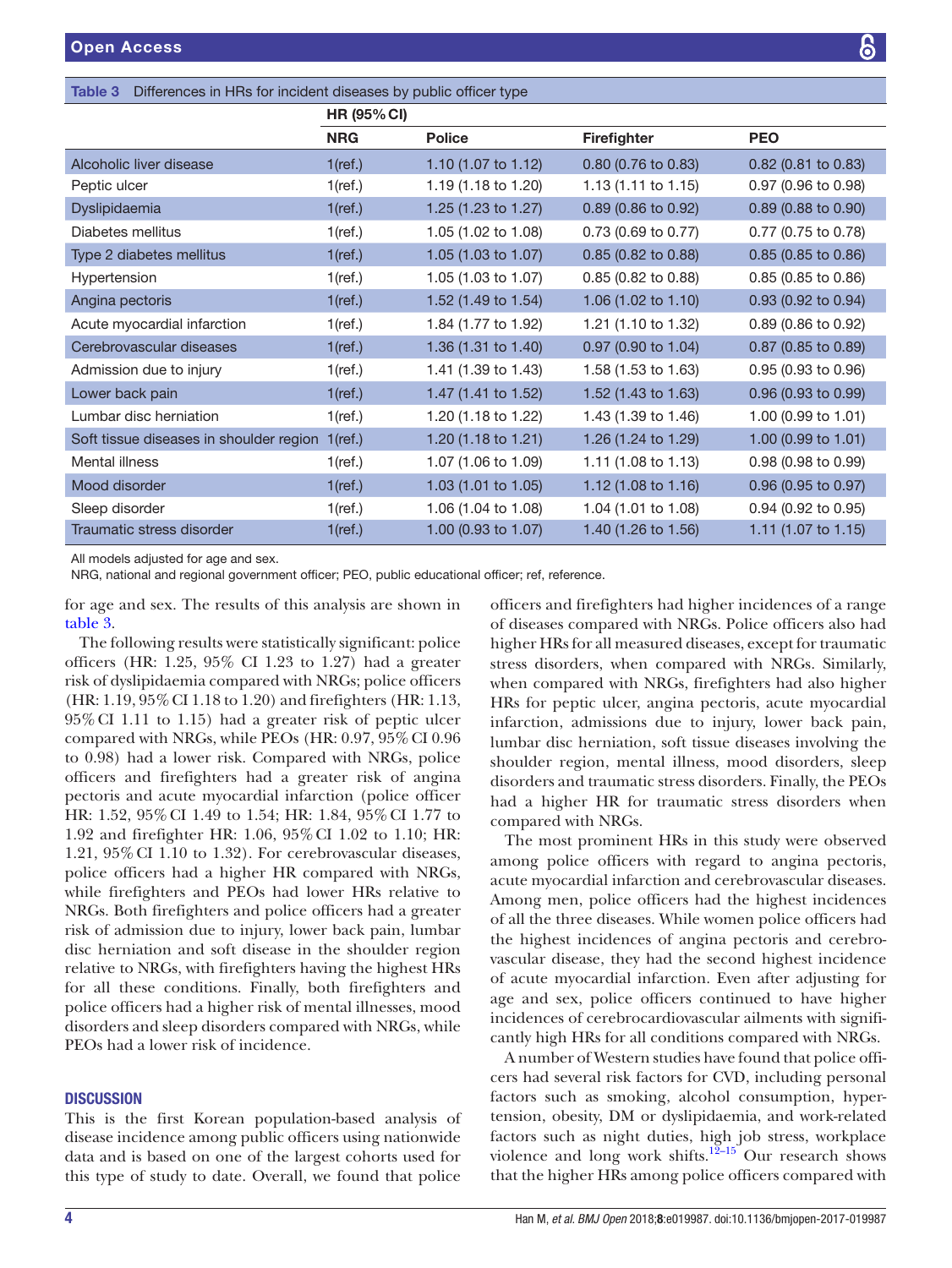NRGs for other diseases such as alcoholic liver disease, DM and dyslipidaemia were also associated with these risk factors suggesting that these are serious risk factors. We did not collect socioeconomic or demographic variables, except for age and sex, and therefore, were unable to ascertain the presence or absence of these risk factors among Korean public officers.

In view of the high incidence of cerebrocardiovascular diseases among police officers, it is important to establish preventative measures to reduce their risk for these diseases. We assumed that the distribution of socioeconomic variables such as education level, income or regional characteristics would also be comparable among public officers due to regulations on the working conditions and employment packages for these public officers. Therefore, the higher HR for CVD among police officers may be associated with working conditions, such as long working hours, night work and poor sleep or job-related stress. Several studies have suggested a correlation between shift work and cardio-vascular disease or other negative health outcomes.<sup>[16 17](#page-5-7)</sup> A meta-analysis found that longer working hours were associated with cerebrocardiovascular diseases.<sup>[18](#page-5-8)</sup> A study involving police officers in Buffalo, New York, found that 28% of police officers worked afternoon shifts and 22% worked night shifts. The study also found that 54% of all police officers suffered from poor sleep quality: 44% for day shifts, 60% for afternoon shifts and 69% for night shifts[.19](#page-5-9) Furthermore, police officers deal with a variety of civil complaints, increasing their exposure to violent situations which increase the job-related stress. Shift work, night shifts and higher workloads are more prevalent among both police officers and firefighters than among NRGs and education officers. This is consistent with our findings of higher CVD HRs in police officers and firefighters.

This study also found higher HRs for lower back pain, lumbar disc herniation and soft tissue diseases in the shoulder region among the firefighters compared with NRGs. These findings coincide with previous research which found that lower back pain was the most common work-related musculoskeletal disorder among fire-fighters in Korea.<sup>[20](#page-5-10)</sup> Additionally, one study suggested that a primary contributing risk factor for lower back pain in firefighters was stress.<sup>[21](#page-5-11)</sup> A common hypothesis regarding the association between stress and injury is that the severity of muscle strain, and therefore, the likelihood of injury, increases with stress which in turn can further heighten the awareness of the musculoskeletal symptoms or hamper their management. $^{22}$   $^{23}$ Firefighters are required to move heavy equipment and engage in demanding physical activity as part of their work. This, combined with higher levels of stress, may explain the high levels of back pain among firefighters. Additionally, firefighters are often not fit enough to deal with the physical demands of emergency situations. Some studies have suggested that physical check-up programmes similar to those used for athletes may be

necessary to achieve a higher  $VO<sub>2</sub>$  max and to improve the overall health. $24-27$ 

Furthermore, our research found that compared with NRGs, police officers had also higher HRs for lower back pain, lumbar disc herniation and soft tissue diseases of the shoulder. Police officers and firefighters were both found to have significantly high HRs for hospital admissions due to injury, with firefighters having the highest HRs compared with NRGs. This coincides with the findings of a study of American emergency responders which found high rates of injury in both firefighters (7.4 cases per 100 full-time equivalent firefighters) and police officers  $(8.5 \text{ cases per } 100 \text{ full-time equivalent police officers})$ .<sup>[28](#page-6-2)</sup> As previously observed, police officers and firefighters are exposed to a variety of environmental, physical and chemical hazards leading to relatively higher rates of injury. $4-6$ Particularly for firefighters, chemicals hazards including the inhalation of fire smoke, asbestos, diesel exhaust and other chemicals are of concern.<sup>[8](#page-5-12)</sup>

Police work and firefighting are generally regarded as high-risk and high-stress occupations. Firefighters and police officers spend significant time working outside their workplaces and managing unpredictable and urgent situations. These factors contribute to the high-stress work environment reported by a number of studies.<sup>29</sup> It is generally accepted that high levels of stress affect all areas of health and that stress can exacerbate pre-existing ailments. An American study found that stress was a potential factor for negative health outcomes among police officers.<sup>[9](#page-5-3)</sup> Additionally, several studies have noted that factors, such as a lack of sleep, job insecurity, workplace conflicts, physical environment, levels of alcohol consumption and organisation systems, contributed to the stress of firefighters. $3031$  Other studies have suggested that the inherent risk associated with the job, high workloads, shift work and the police administrative system contributes to the stress experienced by police officers. This is consistent with our finding of high HRs for a considerable number of diseases among police officers and firefighters.<sup>932</sup>

Both police officers and firefighters were found to have similar high HRs for cerebrocardiovascular and musculoskeletal diseases, as well as for mental, mood and sleep disorders. However, police officers, unlike firefighters, did not have a significantly higher HR for traumatic stress disorders compared with NRGs. This could be due to the organisational culture of police work in Korea, and more research is required in this area. In Korea, candidates for jobs as police officers need to pass a very competitive official examination and mental health check-up, including a clinical psychology test. Once selected, the police officers may feel pressured to maintain their psychological health to maintain their careers and for promotions within the workplace, which can lead to under-reporting of psychological diseases, such as traumatic stress disorders. An anonymous study found that the prevalence of stress-related psychological symptoms, particularly post-traumatic stress disorder (PTSD), remains high among police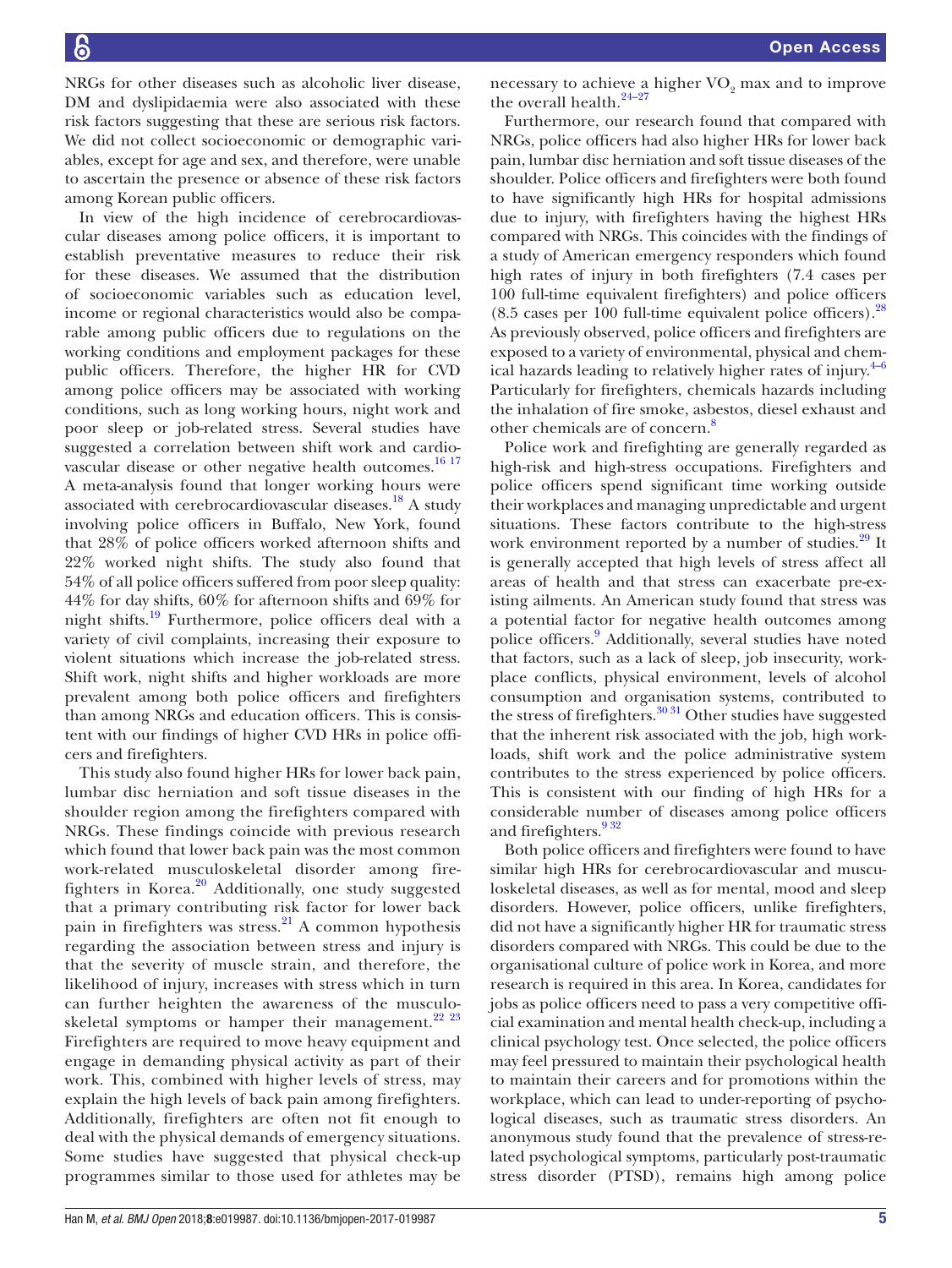officers in Korea. According to this study, 41.1% of a study population of 3000 South Korean police officers were at high risk for developing PTSD.<sup>7</sup>

Finally, another interesting finding of our study was the higher HR for traumatic stress disorders among the PEOs compared with NRGs. For all other diseases measured in our study, the HRs in PEOs were lower than the reference or were not significant. PEOs usually are required to care for students and their parents, and the education culture in Korea is competitive, with suicide among adolescents representing a significant social problem. Therefore, the emotional demands could be severe or distressing for the PEOs, and could potentially produce traumatic effects.

There were a number of limitations in our study. First, because our study used only ICD-10 codes and procedure codes to identify each disease, incidences could be overestimated. However, incidences of some diseases such as mental disorders could also be underestimated due to under-reporting in response to workplace culture. For example, some police officers may feel reluctant to receive treatments for a variety of reasons, including fear of losing eligibility for promotions or fear of losing their jobs. Another limitation was that the public officers were divided into four categories and compared. It is likely that there are additional subgroups within each category which may show different rates of incidence. For example, while we compared firefighters and NRGs, we did not compare different types of firefighting work with each other. Likewise, the category 'police officer' includes very different subfields of police work each with different sets of risk factors. For instance, the most common health risk for the majority of police officers is low physical activity due to the sedentary nature of their work, yet this is not true for the special forces. $3334$ Additionally, this study did not account for the regional differences, which may also influence the risk of death or injury.[35–37](#page-6-6) Lastly, a final limitation of our study could be its inability to account for a 'healthy worker effect'. Compared with other public officers, firefighters and police officers have to meet more stringent health-related selection criteria due to the physical demands of their job. Therefore, police officers and firefighters may, depending on their subfield of work, be in better general health than the average population, including other public officers. Similarly, comparing firefighters and police officers with other public officers may lead to an underappreciation of the severity of risk factors that they encounter. We recommend more research on the specific characteristics, risk factors and incidences of diseases for specific subgroups within each field.

Contributors IK and SH planned the study. MH and SP analysed the data. JHP abstracted the variables and established the data set. MH drafted the article. All authors interpreted the results, critically revised the article and approved the final version.

Funding This study was supported by a grant from the Korean national police agency.

Competing interests None declared.

#### Patient consent Not required.

Ethics approval Ethics approval for this study was obtained from Institutional Review Board (IRB) of Hanyang University (IRB no: HYI-15-213-4).

Provenance and peer review Not commissioned; externally peer reviewed.

Data sharing statement Extra data are available by emailing Inah Kim.

Open Access This is an Open Access article distributed in accordance with the Creative Commons Attribution Non Commercial (CC BY-NC 4.0) license, which permits others to distribute, remix, adapt, build upon this work non-commercially, and license their derivative works on different terms, provided the original work is properly cited and the use is non-commercial. See: [http://creativecommons.org/](http://creativecommons.org/licenses/by-nc/4.0/) [licenses/by-nc/4.0/](http://creativecommons.org/licenses/by-nc/4.0/)

© Article author(s) (or their employer(s) unless otherwise stated in the text of the article) 2018. All rights reserved. No commercial use is permitted unless otherwise expressly granted.

#### **REFERENCES**

- <span id="page-5-0"></span>1. OECD. *Government at a Glance 2015*. Paris: OECD Publishing, 2015.
- <span id="page-5-1"></span>2. Daskalova N. High levels of stress in public administration work, Eurofound. [https://www.eurofound.europa.eu/observatories/eurwork/](https://www.eurofound.europa.eu/observatories/eurwork/articles/highlevels-of-stress-in-public-administration-work) [articles/highlevels-of-stress-in-public-administration-work](https://www.eurofound.europa.eu/observatories/eurwork/articles/highlevels-of-stress-in-public-administration-work)  (accessed 21 Jul 2017).
- 3. Territo L, Vetter HJ. Stress and police personnel. *J Police Sci Admin* 1981;9:195–208.
- <span id="page-5-2"></span>4. Violanti JM, Andrew ME, Burchfiel CM, *et al*. Posttraumatic stress symptoms and subclinical cardiovascular disease in police officers. *[Int J Stress Manag](http://dx.doi.org/10.1037/1072-5245.13.4.541)* 2006;13:541–54.
- 5. Bolstad-Johnson DM, Burgess JL, Crutchfield CD, *et al*. Characterization of firefighter exposures during fire overhaul. *[AIHAJ](http://dx.doi.org/10.1202/0002-8894(2000)061<0636:COFEDF>2.0.CO;2)* 2000;61:636–41.
- 6. Melius J. Occupational health for firefighters. *Occup Med* 2000;16:101–8.
- <span id="page-5-13"></span>7. Lee JH, Kim I, Won JU, *et al*. Post-traumatic stress disorder and occupational characteristics of police officers in Republic of Korea: a cross-sectional study. *[BMJ Open](http://dx.doi.org/10.1136/bmjopen-2015-009937)* 2016;6:e009937.
- <span id="page-5-12"></span>8. Guidotti TL, ed. *Health Risks and Fair Compensation in the Fire Service*: Springer, 2016.
- <span id="page-5-3"></span>9. Violanti JM, Fekedulegn D, Hartley TA, *et al*. Life expectancy in police officers: a comparison with the U.S. general population. *[Int J Emerg](http://www.ncbi.nlm.nih.gov/pubmed/24707585)  [Ment Health](http://www.ncbi.nlm.nih.gov/pubmed/24707585)* 2013;15:217–28.
- <span id="page-5-4"></span>10. Franke WD, Collins SA, Hinz PN. Cardiovascular disease morbidity in an Iowa law enforcement cohort, compared with the general Iowa population. *[J Occup Environ Med](http://dx.doi.org/10.1097/00043764-199805000-00006)* 1998;40:441–4.
- <span id="page-5-5"></span>11. Soteriades ES, Smith DL, Tsismenakis AJ, *et al*. Cardiovascular disease in US firefighters: a systematic review. *[Cardiol Rev](http://dx.doi.org/10.1097/CRD.0b013e318215c105)* 2011;19:202–15.
- <span id="page-5-6"></span>12. Zimmerman FH. Cardiovascular disease and risk factors in law enforcement personnel: a comprehensive review. *[Cardiol Rev](http://dx.doi.org/10.1097/CRD.0b013e318248d631)* 2012;20:159–66.
- 13. Franke WD, Cox DF, Schultz DP, *et al*. Coronary heart disease risk factors in employees of Iowa's Department of Public Safety compared to a cohort of the general population. *[Am J Ind Med](http://dx.doi.org/10.1002/(SICI)1097-0274(199706)31:6<733::AID-AJIM10>3.0.CO;2-Z)* 1997;31:733–7.
- 14. Wright BR, Barbosa-Leiker C, Hoekstra T. Law enforcement officer versus non-law enforcement officer status as a longitudinal predictor of traditional and emerging cardiovascular risk factors. *[J Occup](http://dx.doi.org/10.1097/JOM.0b013e318220c2da)  [Environ Med](http://dx.doi.org/10.1097/JOM.0b013e318220c2da)* 2011;53:730–4.
- 15. Franke WD, Ramey SL, Shelley MC. Relationship between cardiovascular disease morbidity, risk factors, and stress in a law enforcement cohort. *[J Occup Environ Med](http://dx.doi.org/10.1097/00043764-200212000-00014)* 2002;44:1182–9.
- <span id="page-5-7"></span>16. Feuer E, Rosenman K. Mortality in police and firefighters in New Jersey. *[Am J Ind Med](http://dx.doi.org/10.1002/ajim.4700090603)* 1986;9:517–27.
- 17. Sardinas A, Miller JW, Hansen H. Ischemic heart disease mortality of firemen and policemen. *[Am J Public Health](http://dx.doi.org/10.2105/AJPH.76.9.1140)* 1986;76:1140–1.
- <span id="page-5-8"></span>18. Kivimäki M, Jokela M, Nyberg ST, *et al*. Long working hours and risk of coronary heart disease and stroke: a systematic review and metaanalysis of published and unpublished data for 603,838 individuals. *[Lancet](http://dx.doi.org/10.1016/S0140-6736(15)60295-1)* 2015;386:1739–46.
- <span id="page-5-9"></span>19. Fekedulegn D, Burchfiel CM, Charles LE, *et al*. Shift Work and Sleep Quality Among Urban Police Officers: The BCOPS Study. *[J Occup](http://dx.doi.org/10.1097/JOM.0000000000000620)  [Environ Med](http://dx.doi.org/10.1097/JOM.0000000000000620)* 2016;58:e66–e71.
- <span id="page-5-10"></span>20. Kim MG, Kim KS, Ryoo JH, *et al*. Relationship between Occupational Stress and Work-related Musculoskeletal Disorders in Korean Male Firefighters. *[Ann Occup Environ Med](http://dx.doi.org/10.1186/2052-4374-25-9)* 2013;25:9.
- <span id="page-5-11"></span>21. Kim YK, Ahn YS, Kim K, *et al*. Association between job stress and occupational injuries among Korean firefighters: a nationwide crosssectional study. *[BMJ Open](http://dx.doi.org/10.1136/bmjopen-2016-012002)* 2016;6:e012002.